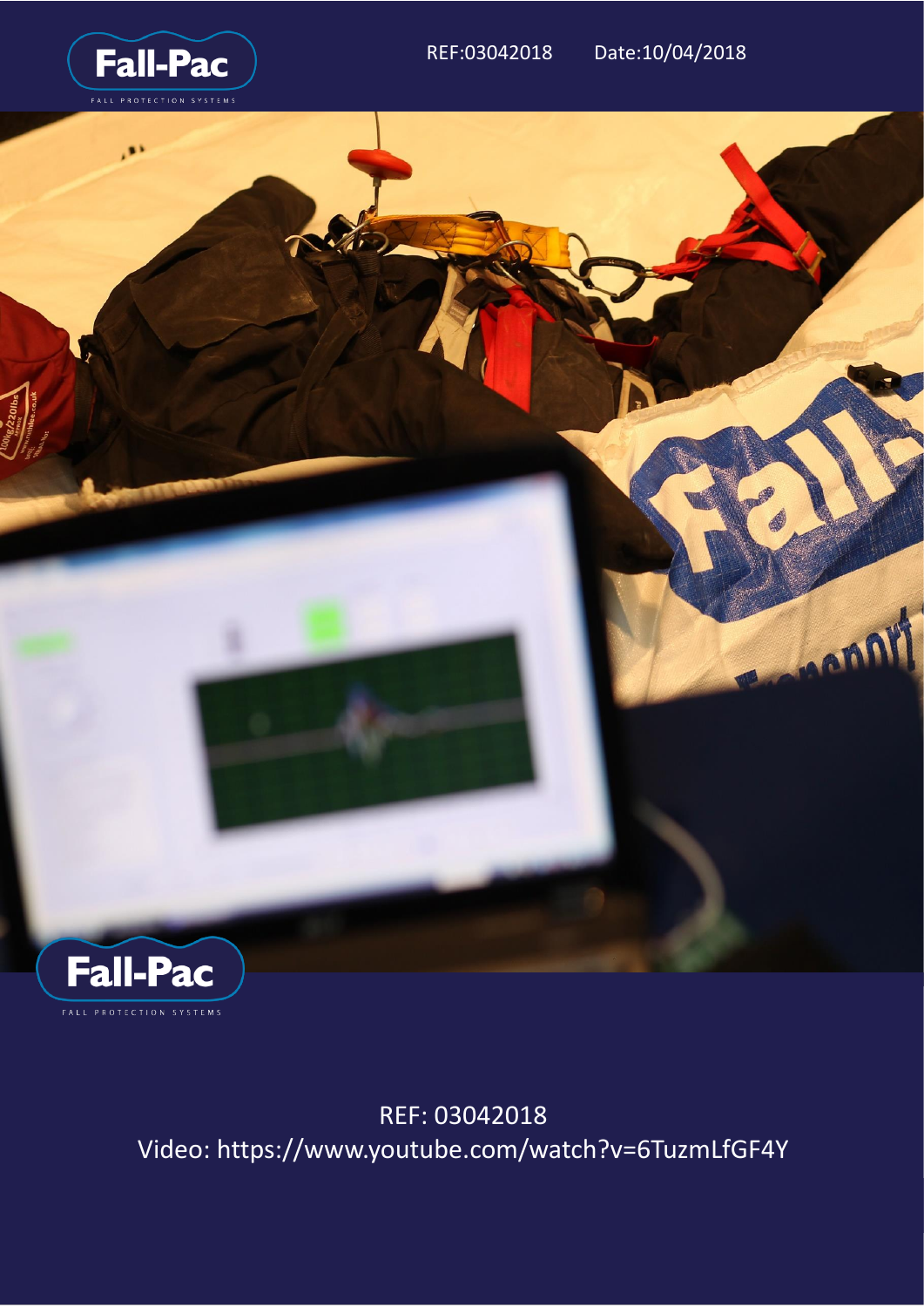

## **Introduction**

This report describes the testing of the modular unit known as Fall-Pac (2500mm x 644mm x 644mm) to meet the criteria of a maximum deacceleration of under 14g as specified in PAS15:2014, this test will be carried out by S Southby, J Southby and M McConnel.

The test will be conducted at 2 meters from top of the unit to determine the deceleration values of a test mass falling onto the units we will require three drop test to be conducted. The test results should show that the maximum decelerations are less than 14g.

The Drop mass shall consist of a 100kg weight with a plywood disk as specified in PAS59:2014 Tri-Axial accelerometer.

Product Specification

Name: Fall-Pac Unit Size : 2500mm x 644mm x 644m

Description: Round cylinder polypropylene unit with polystyrene fill.

Configuration of system

The modular system is going to be connected below with each unit clipped the circles will show the drop locations

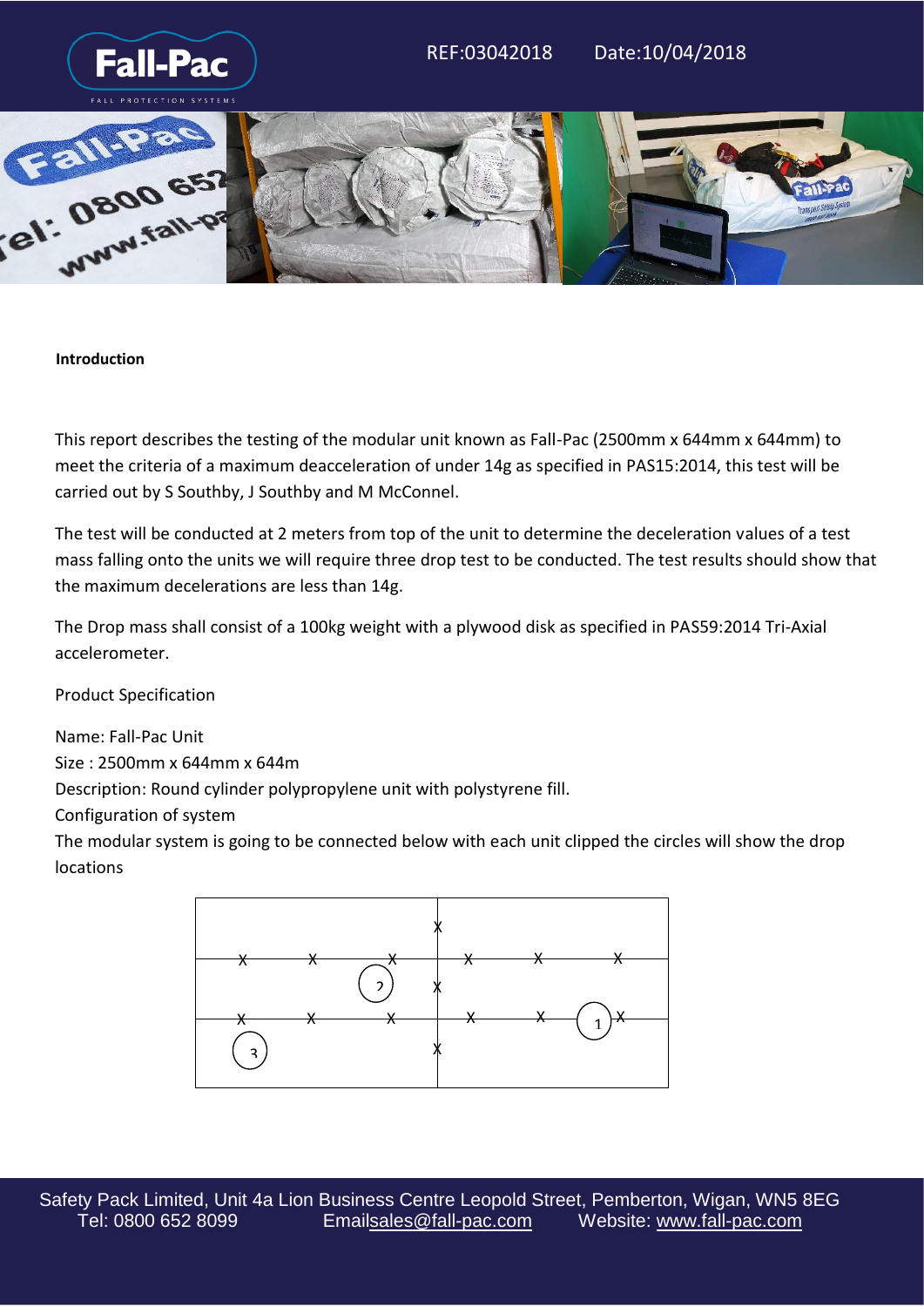We will be using a triaxle accelerometer attached to 100kg weight where it will record the XYG values of g force

| <b>Test Ref</b> | Product  | <b>Height</b>    | X(G) | Y(G) | Z(G) |
|-----------------|----------|------------------|------|------|------|
| 0304201801      | Fall-Pac | 2.7 <sub>m</sub> | 6.35 | 9.35 | 7.90 |
| 0304201802      | Fall-Pac | 2.7 <sub>m</sub> | 1.95 | 4.80 | 7.70 |
| 0404201803      | Fall-pac | 2.7 <sub>m</sub> | 1.15 | 6.10 | 7.10 |

## Test Ref:0304201801